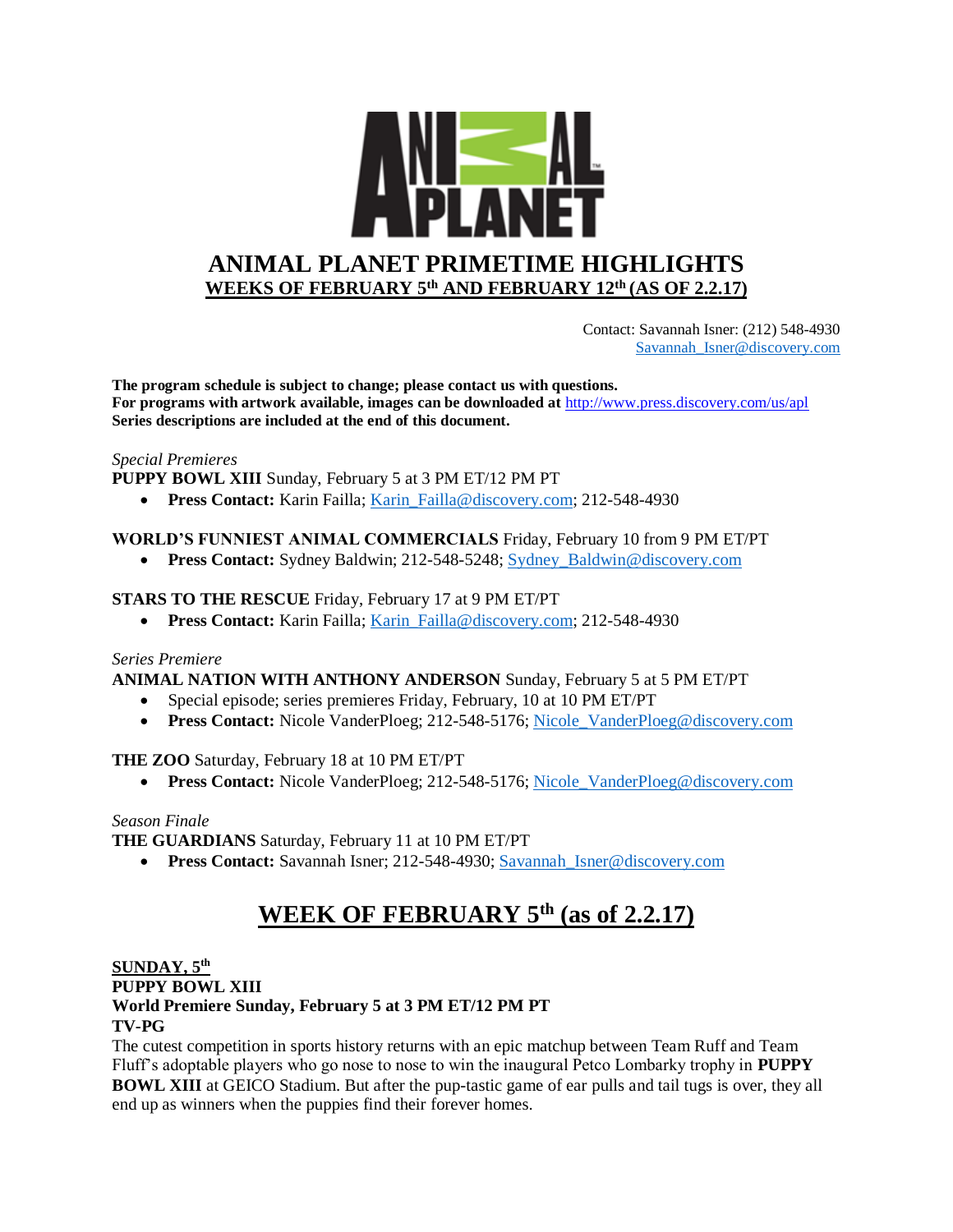# **ANIMAL NATION WITH ANTHONY ANDERSON: Dermot Mulroney; Finesse Mitchell; Assassin Bug**

# **World Premiere Sunday, February 5 at 5 PM ET/PT**

### **TV-14**

"Pure Genius" actor Dermot Mulroney and his Chihuahua play "Name That Sound" with Anthony, "Saturday Night Live" alum Finesse Mitchell tells a rat tale and animal expert Jules Sylvester scares Anthony with some creepy crawlers.

# **FRIDAY, FEBRUARY 10th**

#### **WORLD'S FUNNIEST ANIMAL COMMERCIALS World Premiere Friday, February 10 at 9 PM ET/PT TV-PG**

Animal commercials ranging from cute to wild and funny to surprising are the ones that fans love the most. Terry Crews hosts **WORLD'S FUNNIEST ANIMAL COMMERCIALS** and counts down the top 10 animal commercials in the world, hangs out with some very special furry guests and brings us behind-the-scenes looks at classic commercials.

## **ANIMAL NATION WITH ANTHONY ANDERSON: George Lopez; Suzy Nakamura; Agility Dogs**

#### **World Premiere Friday, February 10 at 10 PM ET/PT TV-PG (DL)**

Comedy legend George Lopez brings out his new rescue dog, "Dr. Ken's"" Suzy Nakamura plays "Name That Sound" and trainer Terry Simons helps some dogs and Anthony run an agility course.

# **SATURDAY, FEBRUARY 11th**

#### **DR. JEFF: ROCKY MOUNTAIN VET: Title TBD World Premiere Saturday, February 11 at 9 PM ET/PT TV-PG**

Dr. Jeff faces tricky surgery when a beloved dog is rushed into the clinic after a growth on her neck ruptures. A student hopes Dr. Don can repair her cat's dislocated hip. A white rabbit comes in with mysterious lumps on her sides. Out on a family ranch, Dr. Nichols and Dr. Amy perform a risky procedure on a pair of rescued miniature donkeys.

# **THE GUARDIANS: Bayou Rescue**

# **World Premiere Saturday, February 11 at 10 PM (ET/PT)**

**TV-PG**

The team heads to flood-stricken Louisiana to rescue any animals left behind. Up against the devastation of natural disaster, the Guardians of Rescue face their biggest rescue challenges yet.

# **WEEK OF FEBRUARY 12th (as of 2.2.17)**

## **SUNDAY, FEBRUARY 12th FINDING BIGFOOT: Bright Lights and Bigfoots World Premiere Sunday, February 12 at 9 PM (ET/PT) TV-PG**

The team travels to an unlikely sasquatch habitat, Southern California, where bigfoot reports have been churning out of the San Bernardino Mountains. They kick-start the investigation with a witness who saw a bigfoot lurking around the popular vacation area of Big Bear. There, they host a town hall, follow up with witnesses and scour the drought-laden mountains all in hopes of finding bigfoot. The team hones in